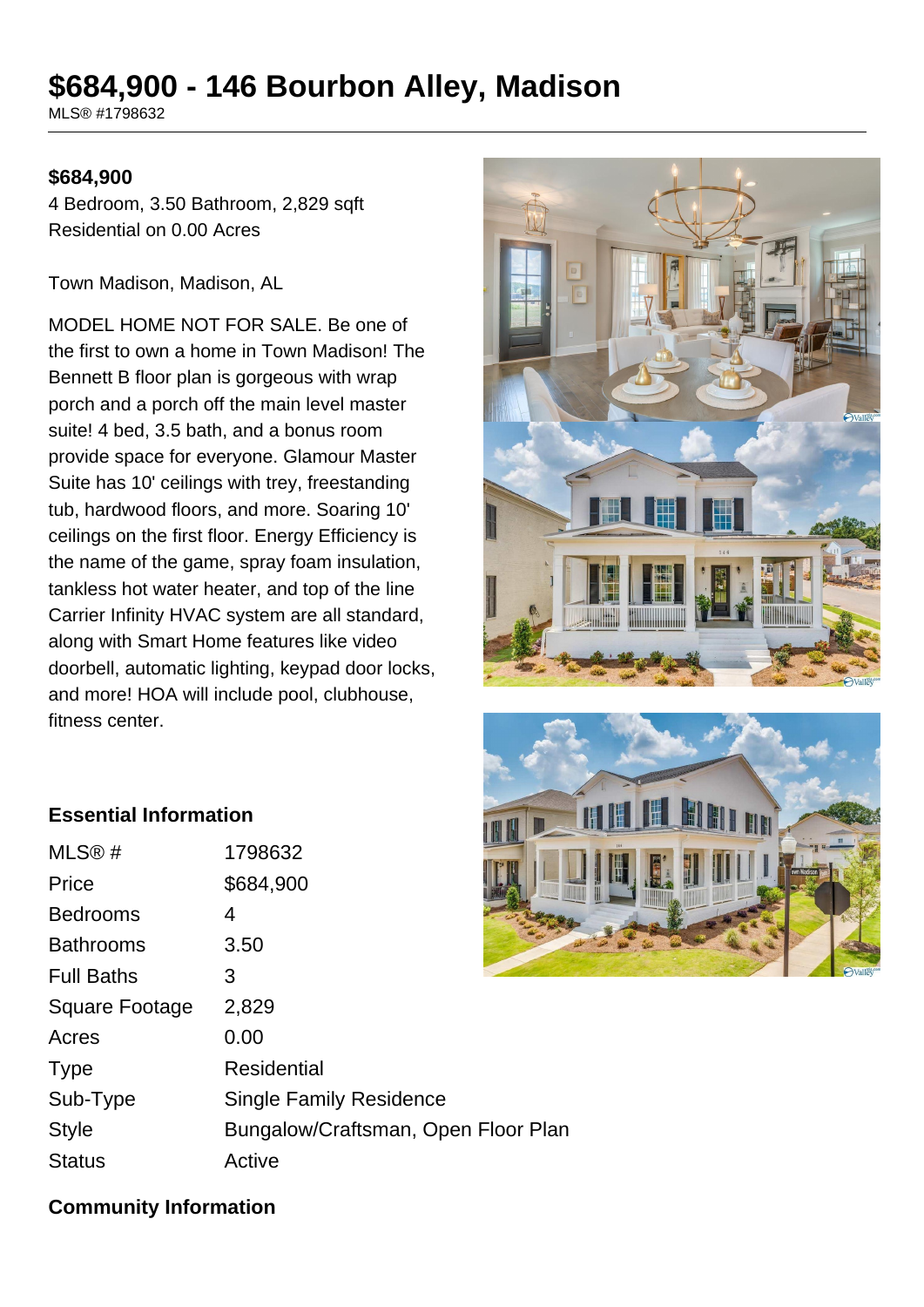| Address                            | 146 Bourbon Alley                                                                                                        |  |
|------------------------------------|--------------------------------------------------------------------------------------------------------------------------|--|
| Subdivision                        | <b>Town Madison</b>                                                                                                      |  |
| City                               | Madison                                                                                                                  |  |
| County                             | <b>MADISON</b>                                                                                                           |  |
| <b>State</b>                       | AL                                                                                                                       |  |
| Zip Code                           | 35758                                                                                                                    |  |
| <b>Amenities</b>                   |                                                                                                                          |  |
| <b>Utilities</b>                   | <b>Underground Utilities</b>                                                                                             |  |
| Parking                            | Attached, Garage Door Opener, Garage Faces Rear, Two Car Garage                                                          |  |
| # of Garages                       | 2                                                                                                                        |  |
| <b>Interior</b>                    |                                                                                                                          |  |
| <b>Interior Features</b>           | Low Flow Plumbing Fixtures                                                                                               |  |
| Appliances                         | Cooktop, Dishwasher, Disposal, Gas Cooktop, Gas Water Heater,<br>Microwave, Oven, Security System, Tankless Water Heater |  |
| Heating                            | Central 1                                                                                                                |  |
| Cooling                            | Central 1                                                                                                                |  |
| Fireplace                          | Yes                                                                                                                      |  |
| # of Fireplaces                    | 1                                                                                                                        |  |
| <b>Fireplaces</b>                  | One                                                                                                                      |  |
| <b>Stories</b>                     | Two                                                                                                                      |  |
| <b>Exterior</b>                    |                                                                                                                          |  |
| <b>Exterior Features</b>           | Curb/Gutters, Sidewalk                                                                                                   |  |
| Foundation                         | Slab                                                                                                                     |  |
| <b>School Information</b>          |                                                                                                                          |  |
| Elementary                         | <b>Madison Elementary</b>                                                                                                |  |
| Middle                             | <b>Discovery</b>                                                                                                         |  |
| High                               | <b>Bob Jones</b>                                                                                                         |  |
| <b>Listing Details</b>             |                                                                                                                          |  |
| <b>Listing Office</b>              | Porch Light Real Estate LLC                                                                                              |  |
| <b>Listing Contact Phone</b>       | 334-521-7860                                                                                                             |  |
| Transaction Broker Compensation    |                                                                                                                          |  |
| <b>Buyer Agency Compensation 3</b> |                                                                                                                          |  |
| Foreclosure                        | N                                                                                                                        |  |
| <b>Short Sale</b>                  | N                                                                                                                        |  |